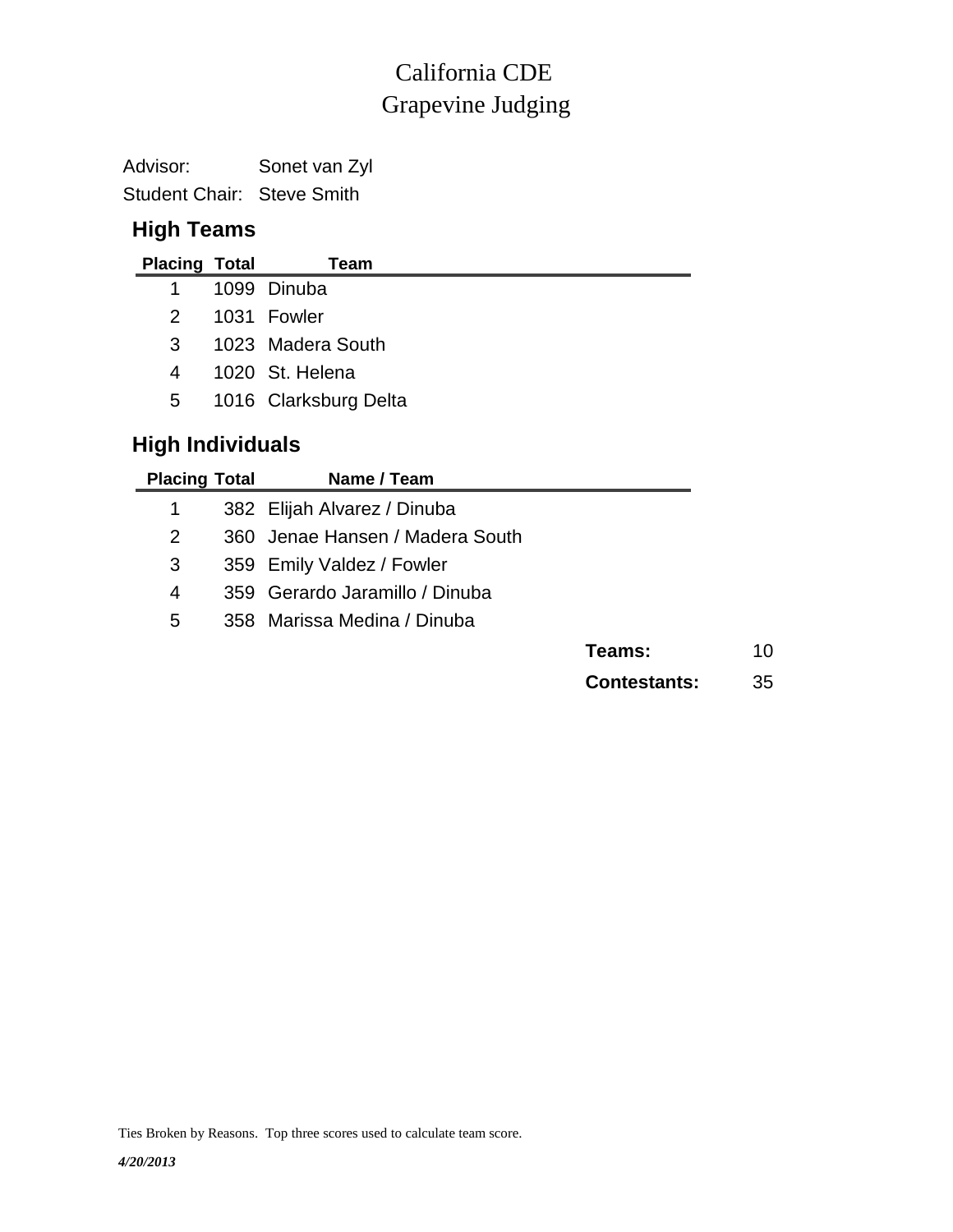## California CDE **Grapevine Judging**

# Individual Rank

| <b>Team</b>      | <b>Name</b>             | <b>Total Score</b> | <b>Placing</b> | Rank          |
|------------------|-------------------------|--------------------|----------------|---------------|
| Atwater          |                         |                    |                |               |
|                  | Priscila Lemus          | 357                | 6              | Gold          |
|                  | Ellen Harvey            | 329                | 19             | <b>Bronze</b> |
|                  |                         |                    |                |               |
| Clarksburg Delta |                         |                    |                |               |
|                  | Vanden Heffington       | 353                | $\tau$         | Gold          |
|                  | Aundriea Mason          | 329                | 18             | <b>Bronze</b> |
|                  | <b>Adam Stewart</b>     | 334                | 16             | <b>Bronze</b> |
| Dinuba           |                         |                    |                |               |
|                  | Marissa Medina          | 358                | 5              | Gold          |
|                  | Gerardo Jaramillo       | 359                | $\overline{4}$ | Gold          |
|                  | Elijah Alvarez          | 382                | $\mathbf{1}$   | Gold          |
| Fowler           |                         |                    |                |               |
|                  | Mikayla Stephenson      | 334                | 15             | <b>Bronze</b> |
|                  | <b>Emily Valdez</b>     | 359                | 3              | Gold          |
|                  | Angel Aguilar           | 338                | 11             | Silver        |
| Lodi High        |                         |                    |                |               |
|                  | <b>Kaylee Daniels</b>   | 334                | 14             | Silver        |
|                  | <b>Courtney Newport</b> | 332                | 17             | <b>Bronze</b> |
| Madera South     |                         |                    |                |               |
|                  | <b>Scott Bullis</b>     | 327                | 21             | <b>Bronze</b> |
|                  | Jenae Hansen            | 360                | $\overline{2}$ | Gold          |
|                  | Michael Ewing           | 335                | 12             | Silver        |
|                  | Jamie Oyler             | 328                | 20             | <b>Bronze</b> |
| St. Helena       |                         |                    |                |               |
|                  | <b>Jesus Rios</b>       | 350                | 8              | Silver        |
|                  | Randall McKay-Patlan    | 348                | 9              | Silver        |
| Tulare           |                         |                    |                |               |
|                  | Josh Merten             | 335                | 13             | Silver        |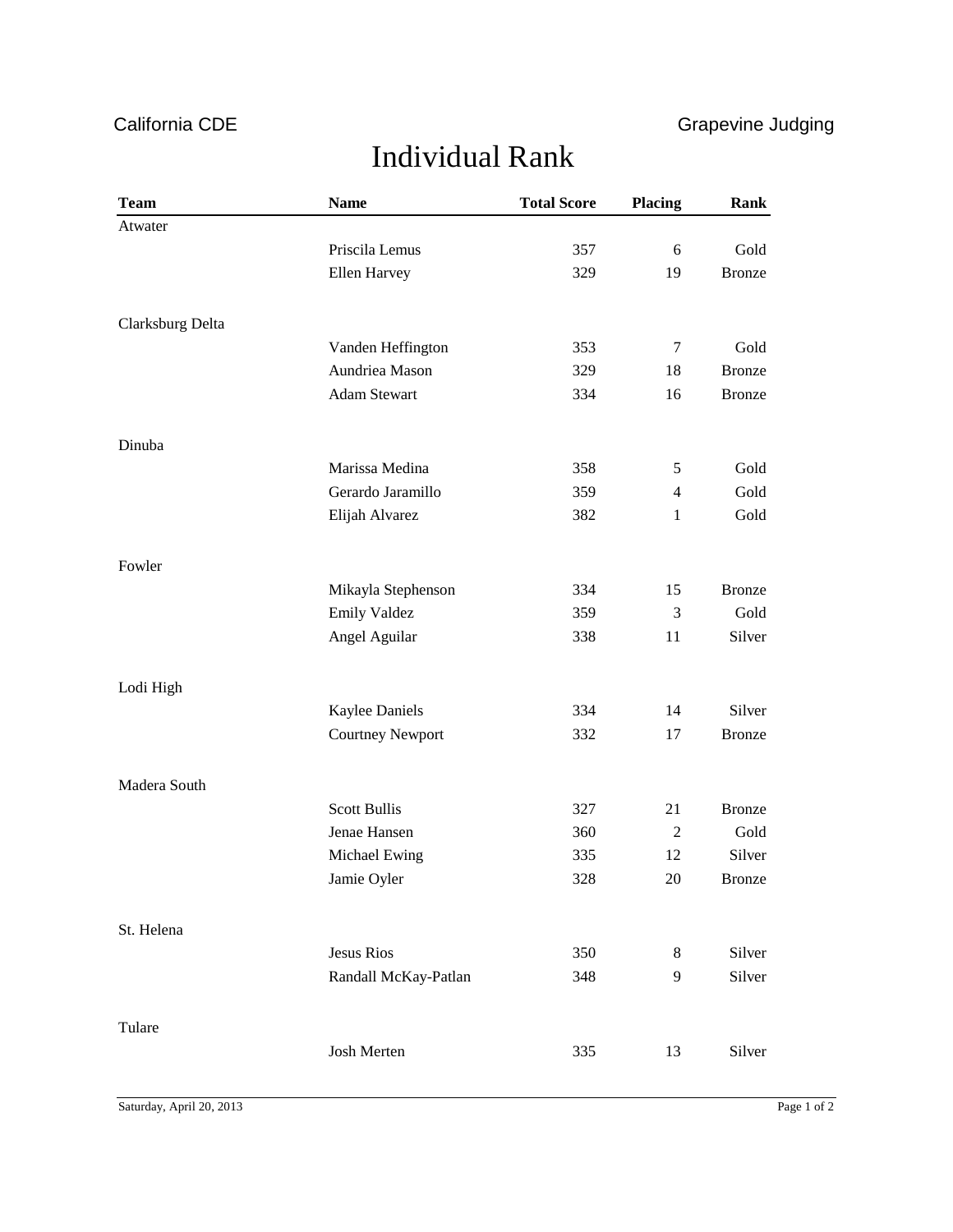# Individual Rank

| <b>Team</b> | Name         | <b>Total Score</b> | <b>Placing</b> | Rank   |
|-------------|--------------|--------------------|----------------|--------|
|             | David Bedoya | 339                |                | Silver |